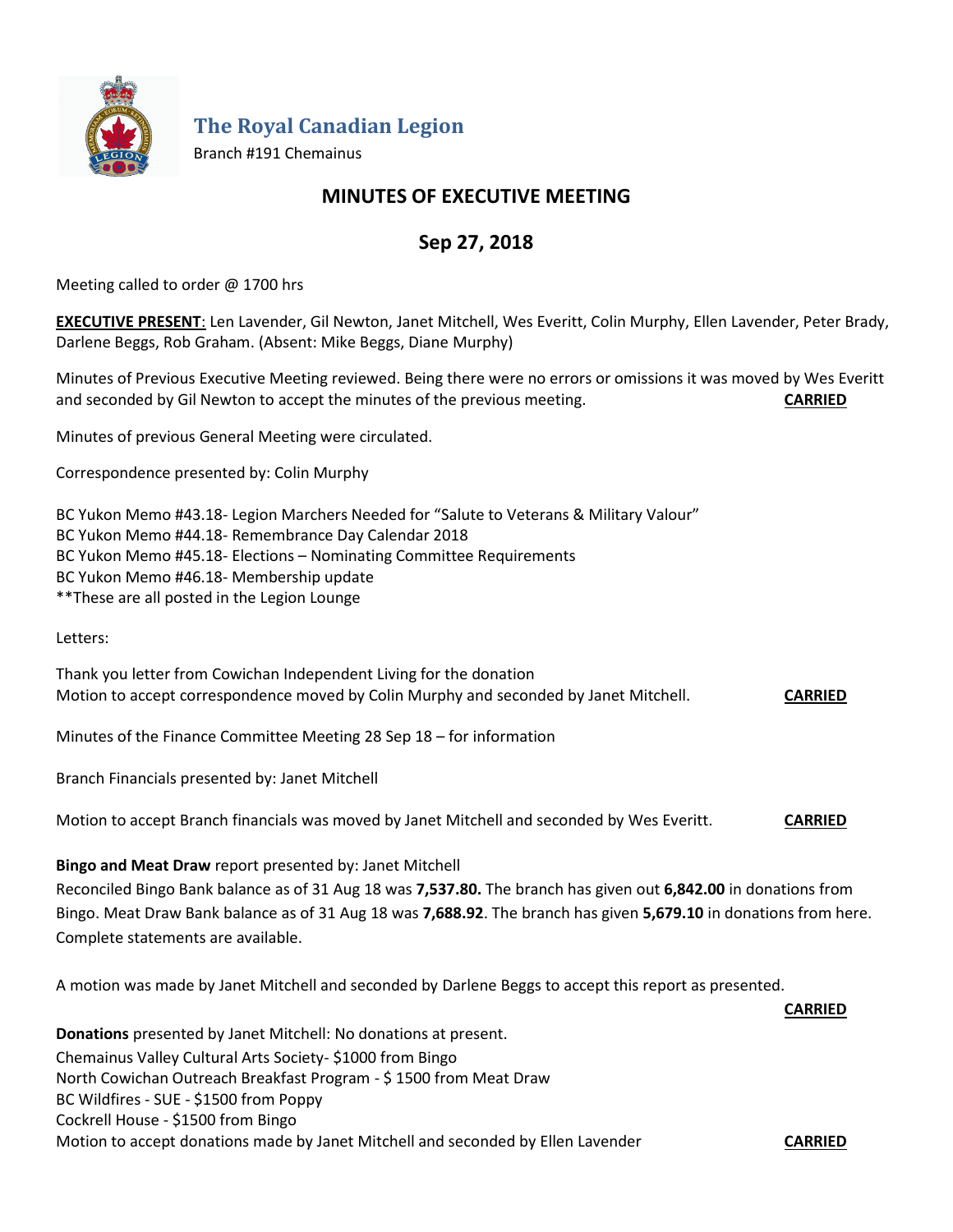#### **COMMITTEE REPORTS**

### **Membership** presented by Darlene Beggs

The following new and transferring applicants are presented for membership to the Branch:

- Diana Dugan Associate Member
- David Olund Ordinary Member transfer in
- Gerald Paige Ordinary Member
	- Guy Hogg Ordinary Member
- Maxine Lowick  $\qquad -$  Associate Member
- Gordon Lowick Ordinary Member

A motion was made by Darlene Beggs to accept these applications for approval at next General Meeting, seconded by Wes Everitt. **CARRIED**

**PRO** presented by: Colin Murphy - Anticipated release date for next Newsletter is by Thanksgiving. (omitted at meeting, added after)

### **Sick & Visiting** presented by Diane Murphy: Nil report

**Youth & Sports** presented by Rob Graham: Rob reported that they only had the one dart team and presented a motion that the Legion pay the 125.00 fee from General Revenue. This was seconded by Gil Newton. **CARRIED** Rob would also be seeking some assistance in arranging for the Halloween Party.

### **Service Officer** presented by: NIL

**Poppy** presented by Janet Mitchell: The Tag Day schedule is now up in the Lounge.

**Bar** presented by Peter Brady: Peter asked what the policy on smoking would be effective 17 Oct. The decision was made to start enforcing the smoking limitation of 9 metres from entrance way. There will be no smoking of (marihuana/marijuana /cannabis) products on Legion property. Signs x 3 will be procured stating the smoking restrictions.

There will be hams and turkeys for the Meat Draw the next two weekends.

**House** presented by Gil Newton: Gil reported that Kathy Copely had donated 30 fluorescent lights to the legion and noted that Keith Palou had done the gutters for us as well as Howard Ballard had done the weeding again. Will be getting paint for entranceways and kitchen.

**Zone Report** presented by Wes Everitt: Zone to conduct Bell-Ringing Ceremony at Parliament Bldg

Next Zone Mtg will be at Britannia Legion #7 18 Nov 18

Zone Commander to be absent on Santa duties for next meeting and will not be putting his name forward at elections in Feb. Host is being sought for the Zone Darts.

### **Honours and Awards** presented by Wes Everitt: Nil Report

There are still a number of pins to be picked up, as there is a cost to these it would be nice if people would come in and pick them up

Military Service Recognition Book 2018 will be issue prior to 11 Nov

**Sgt-at-Arms presented** by Wes Everitt: The entertainment has been arranged for Vet's Dinner